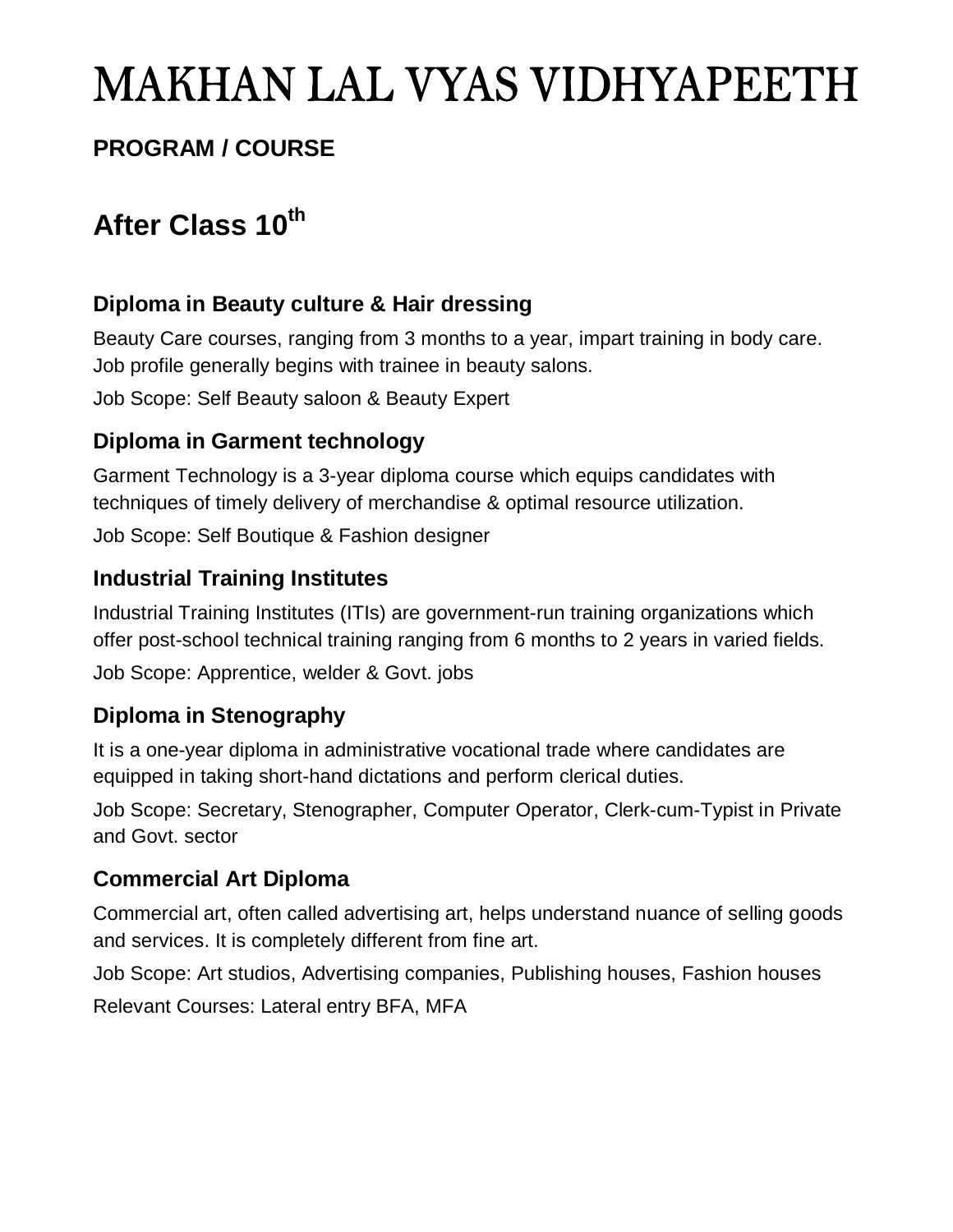## **Laboratory Technician Diploma**

This course is meant for training in Clinical Laboratory technology where students are equipped with technical know-how for placement in clinical labs & hospitals. Though duration varies, it is mostly a 3-year course.

Job Scope: Lab Technician, Lab Assistant, Self employment

- 1. Fashion Design
- 2. Information Technology
- 3. Library and Information Science
- 4. Textile Design
- 5. Diploma in Information Technology
- 6. Diploma in Agricultural Engineering
- 7. Diploma in Textile Engineering

# **Diploma Courses after 12th Commerce**

- § **DIPLOMA IN COMMUNITY MEDICAL SERVICES & ESSENTIAL DRUGS {CMS+ED**} code no. MLV026
- § DIPLOMA IN NATUROPATHY {ND} CODE NO. MLV029
- § **Diploma in Naturopathy & Yoga Sciences {DNYS}** code no. MLV027
- § **Diploma in Yoga Science {DYS}** code no. MLV028
- § **DOCTER OF MEDICINE IN NATUROPATHY** {MD} CODE NO. MLV030
- § **DIPLOMA IN AYURVEDIC MEDICINE SYSTEM {DAMS} CODE NO. MLV031**
- § **DIPLOMA IN UNNANI MEDICINE SYSTEM {DUMS} CODE NO. MLV032**
- § **DIPLOMA IN HOMEOPATHY MEDICINE SYSTEM {DHMS} CODE NO. MLV033**
- § **D.D.M.S. Diploma In Dental Medicine System CODE NO. MLV034**
- § **Why choose yoga training as a career?**
	- You are interested in health and fitness, or have a background in it.
	- You are learning yoga or interested deeply in yoga.
	- You like to train and motivate people related to health and fitness.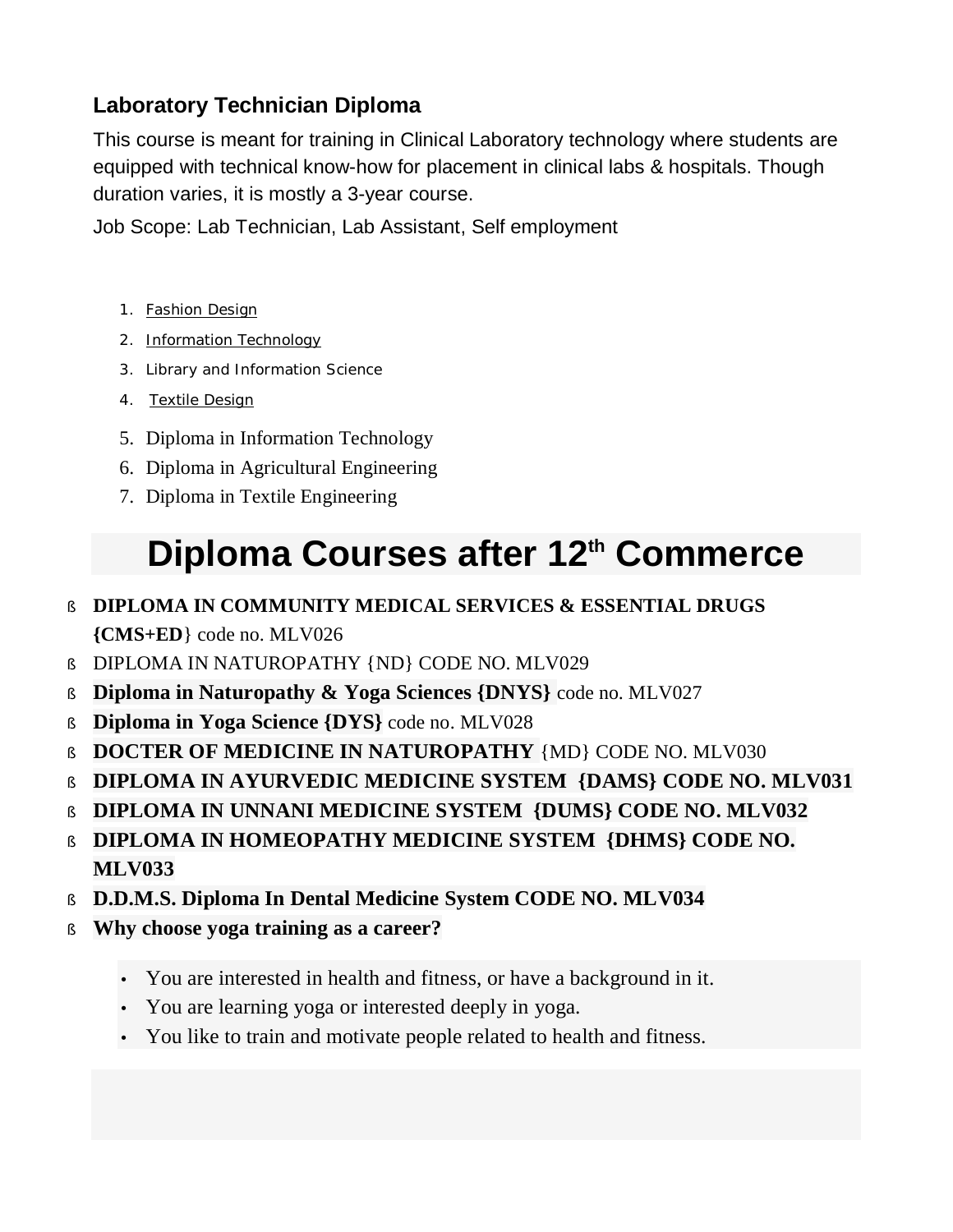## **What will you study in the yoga training course (some topics)?**

## **Diploma in Business Management**

## **Why choose business management as a career?**

- You are interested in making a career in business and management.
- A career in business management offers a variety of professional choices and specializations.

## **What will you study in the business management course (some topics)?**

- Introduction to business
- Principles of management
- Financial management
- Operations

## **What work can you do?**

Management professionals can find jobs in all companies. Skilled managers are in high demand. Consequently management professionals with the right experience and credentials are some of the highest paid professionals in the world.

- History of yoga
- Traditional and contemporary yoga
- Postures
- Yogic practices and therapies

## **What work can you do?**

You can either work part-time or full-time in health centres, schools and colleges. You could also open your yoga centre. Typically, your work will involve:

- Teaching yoga positions, breathing exercises, and helping people meditate.
- Helping people improve their lifestyle choices and life quality.  $\mathbb{Z}^{\mathbb{Z}}$
- Designing yoga curriculum.
- Specialising in teaching specific student groups, such as pregnant women or patients.
- **Course duration:** One year course after  $12<sup>th</sup>$

**Course duration:** One year course after 12

## **Diploma in Financial Accounting**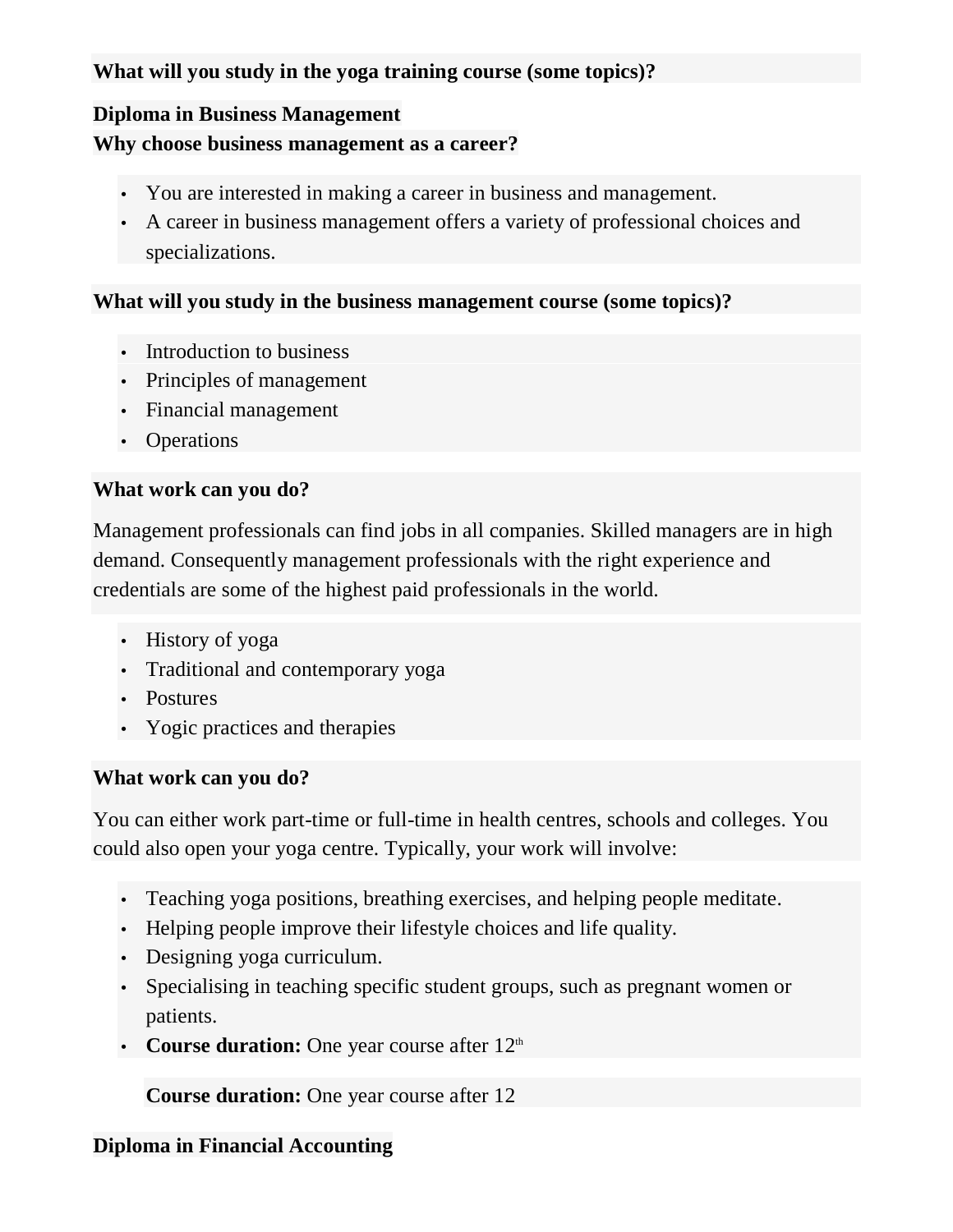## **Why choose financial accounting as a career?**

- You are comfortable with numbers and computers.
- Surplus job opportunities across all industries/sectors are available.
- Financial accounting has minimal boring theories; it focuses more on real-life applications

## **What will you study in the financial accounting course (some topics)?**

- Business Law
- Accounting
- Auditing and taxation
- Management

## **What work can you do?**

You will maintain a company's financial records and tax reports. These reports give an idea of the company's economic performance (balance sheets, cash flow statements, and profit and loss statements). Through these reports, the company owner can decide if the company is performing as per its goals and can take corrective steps.

**Course duration:** One year course after 12<sup>th</sup>.

## **Diploma in Industrial Safety Why choose industrial safety as a career?**

- This seems an interesting career choice.
- Jobs span across all industries/sectors. The need for industrial safety workforce is rising.

## **What will you study in the industrial safety course (some topics)?**

- Fire engineering
- Industrial hazards
- . Industrial safety
- Safety in construction activities
- Occupational health and environment

## **What work can you do?**

You can find jobs in private and consulting companies, and government organizations. Your basic duty is to ensure that workplaces are hazard-free for employees, as per government guidelines and regulations. Accordingly, you could: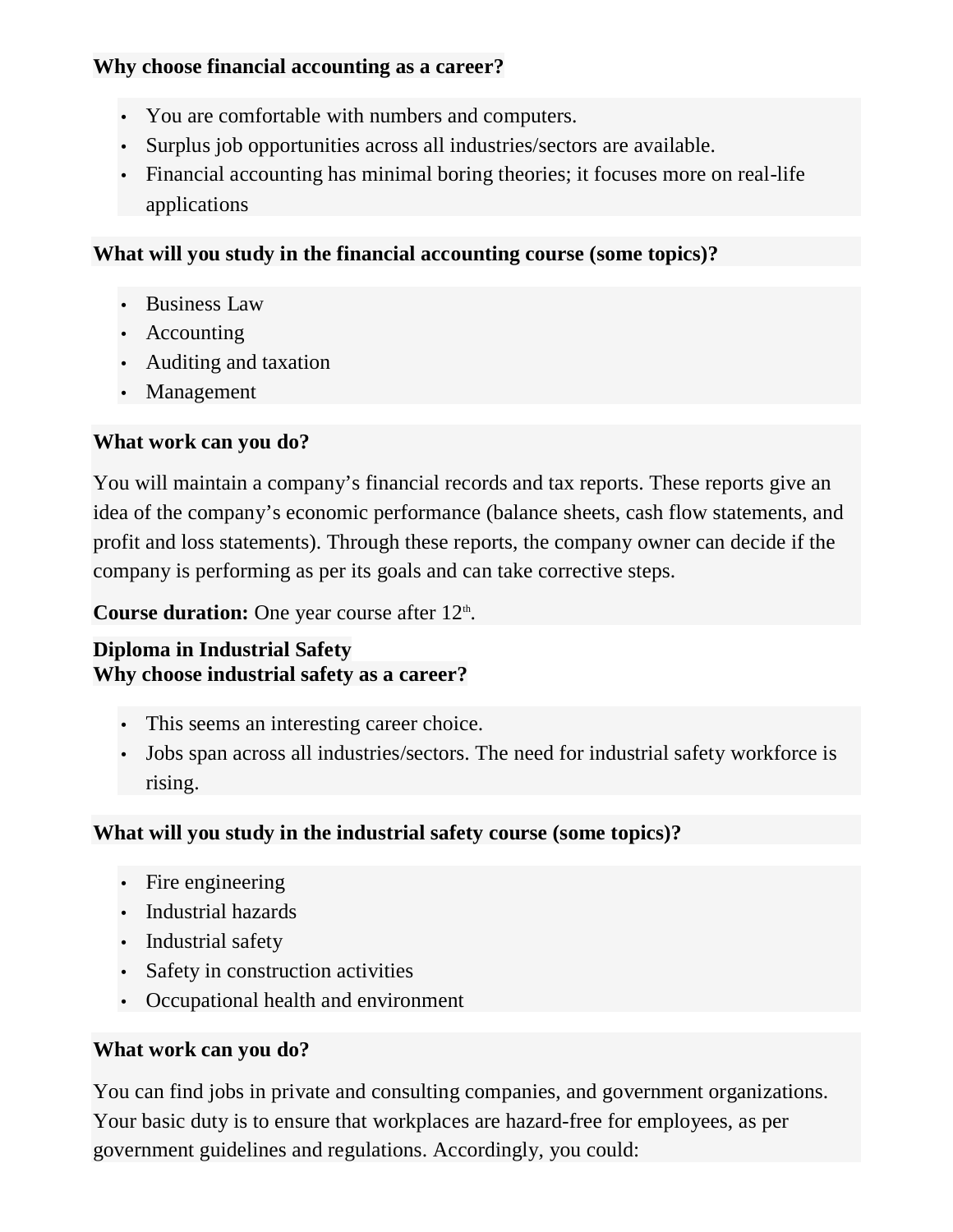- Plan, implement and review safety regulations, and programmes for employees.
- Inspect facilities for biological, chemical and physical hazards.
- Investigate accidents, and report health and safety violations.

**Course duration:** One year course after 12<sup>th</sup>.

**Diploma in Fashion Designing: Why choose fashion designing as a career?**

- You are interested in clothes and accessories.
- You have a good fashion sense, and sense of design & style.
- You like to experiment with style and designs.
- You want to create outfits for people.
- You can draw/sketch.

## **What will you study in the fashion designing course (some topics)? What work can you do?**

In the initial years of your career, you will assist your team/senior designers in garment designing. Based on your interest, skills and creativity, you could end up working as an independent fashion designer or a senior/lead fashion designer in reputed garment design/manufacturing companies. Typically, your work will be to design/create:

- Clothing for men, women and children
- Costumes for theater, television and film industry
- Accessories and footwear

**Course duration:** One year course after 12<sup>th</sup>.

## **Diploma in Computer Application:**

## **Why choose computer application as a career?**

- Computers excite you.
- You are interested to learn about computer software and languages, and work in this field.

## **What will you study in the computer application course (some topics)?**

- Basics of computer and operating systems
- . **MS Office**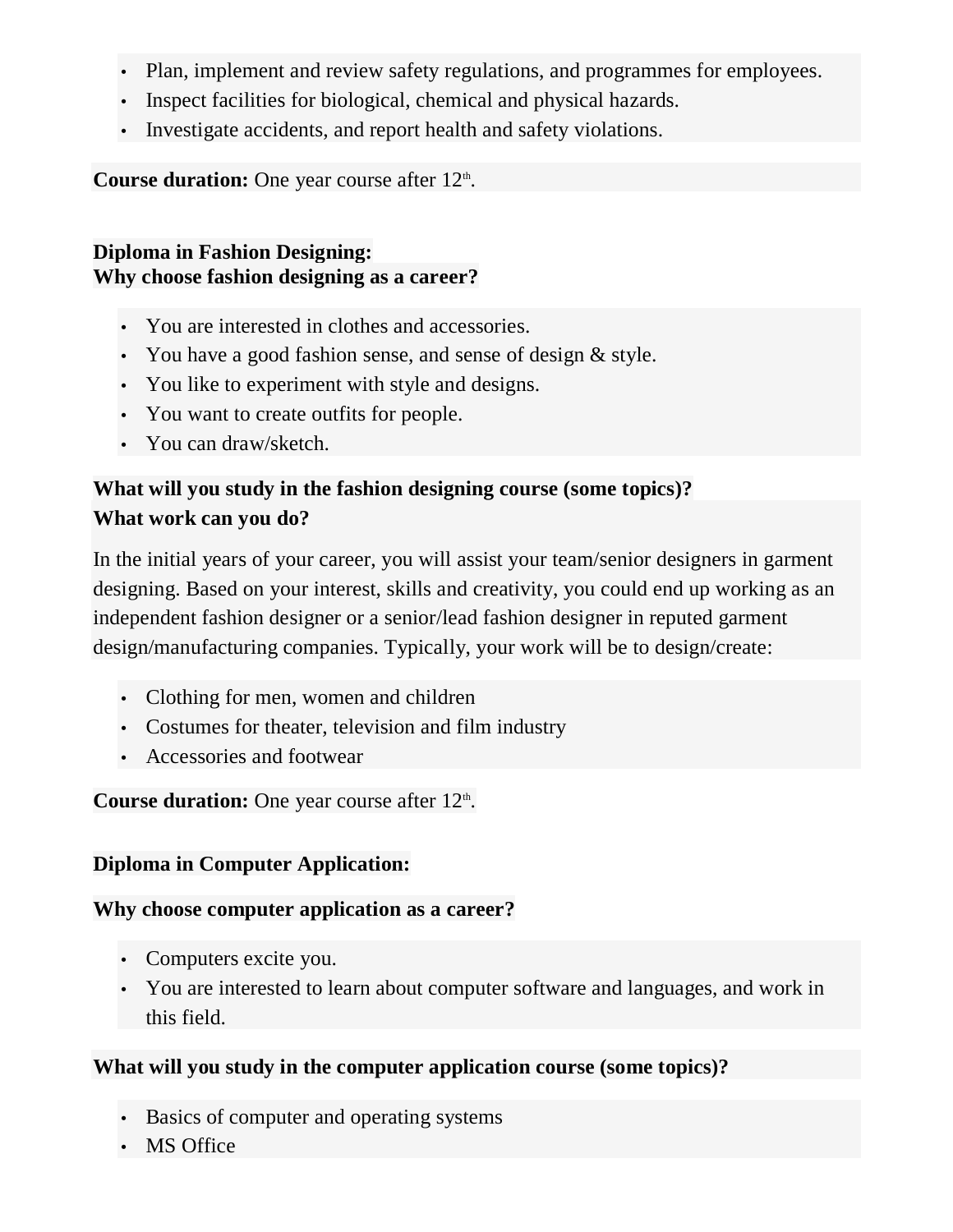- Information Technology
- . Internet
- HTML
- Programming languages, such as  $C, C++, etc.$

## **What work can you do?**

- Create/develop:
	- <sup>o</sup> Computer applications, such as word processors, to automate office processes.
	- <sup>o</sup> Database applications.
- Test, update and maintain applications post-launch.

**Course duration:** One year course after 12<sup>th</sup>.

## **Diploma in Banking Why choose banking as a career?**

- You like finance and related subjects.
- You like to work in a bank.
- You are not sure which field interests you. (Banking doesn't require special skills or talent. A person with an average aptitude can have a promising career in banking.)
- Banks have more number of holidays than in private companies!

## **What will you study in the banking course (some topics)?**

- Financial institutions and global markets
- Banking laws
- Bank structure and forms
- Credits, foreign trade and foreign exchange
- Customer-bank relationship

## **What work can you do?**

Duties in banks are varied in nature. You could work in departments, such as personal banking, retail banking, loan servicing, wealth management, investment banking, deposit operations, electronic banking, commercial banking, mortgage banking, etc. Depending on role, you may need to interact with customers on a daily basis, guide them with bank products, resolve queries, monitor staff duties and supervise bank processes.

Course duration: One year course after 12<sup>th</sup>.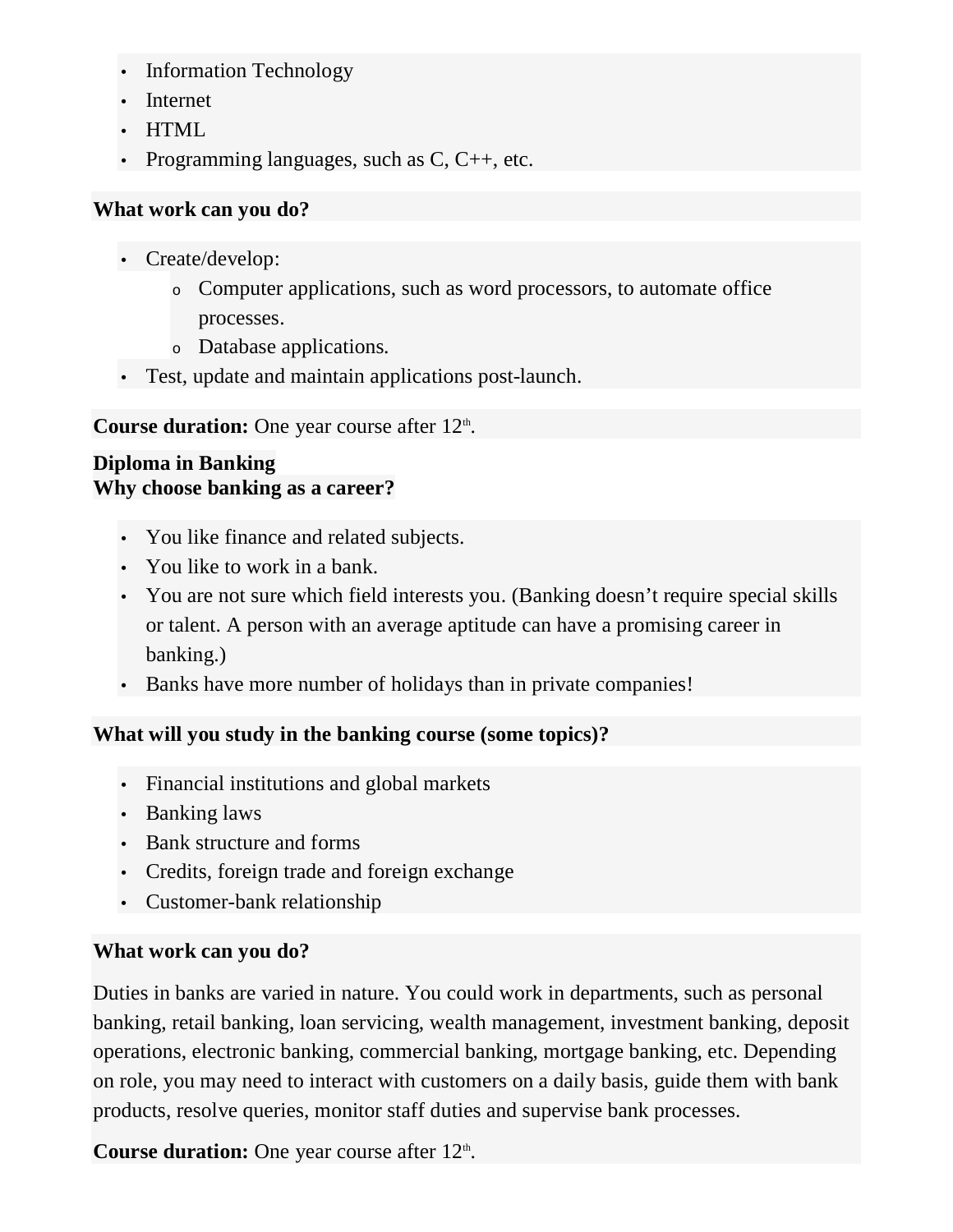## **Diploma in Hotel Management**

**Why choose hotel management as a career?**

- Hotel management is a significant part of the travel and hospitality industry. There are multiple job opportunities available in India and Abroad.
- You can remain calm in the most demanding work conditions.
- You are interested in hospitality and travel industry.

#### **What will you study in the hotel management course (some topics)?**

- Principles of management
- Front office management
- Food and beverage management
- Corporate communication
- Hospitality marketing
- Accommodation and leisure management
- Consumer behaviour  $\mathbf{r}^{\mathrm{max}}$

#### **What work can you do?**

You can be employed in hotels, restaurants, cruises, ships, catering companies and all establishments that offer food service, accommodation & other customer service-related jobs. Positions at the entry-level do not require more than a diploma. However, extensive training and work experience is necessary for upper-level management positions. Common job profiles include Front Desk Receptionist, Restaurant Manager, Duty Manager, etc.

**Course duration:** One year course after  $12<sup>th</sup>$ .

#### **Diploma in Physical Education: Why choose physical education as a career?**

- You are interested in sports and adventure.
- You like to be a sports coach.
- Awareness and liking toward sports and adventurous activities is on rise. There is a rise in job opportunities.

#### **What will you study in the physical education course (some topics)?**

- Basics of physical education
- Measurement of track and fields

#### **What work can you do?**

You can work as a sports coach and/or trainer. This career opens up opportunities within the health & fitness industry, schools & colleges, recreation centres, fitness centres and establishments offering adventure activities. It is recommended to pursue higher studies in the field of physical education after completing the diploma course and gaining some work experience.

**Course duration:** One year course after  $12<sup>th</sup>$ .

**Diploma in Retail Management: Why choose retail management as a career?**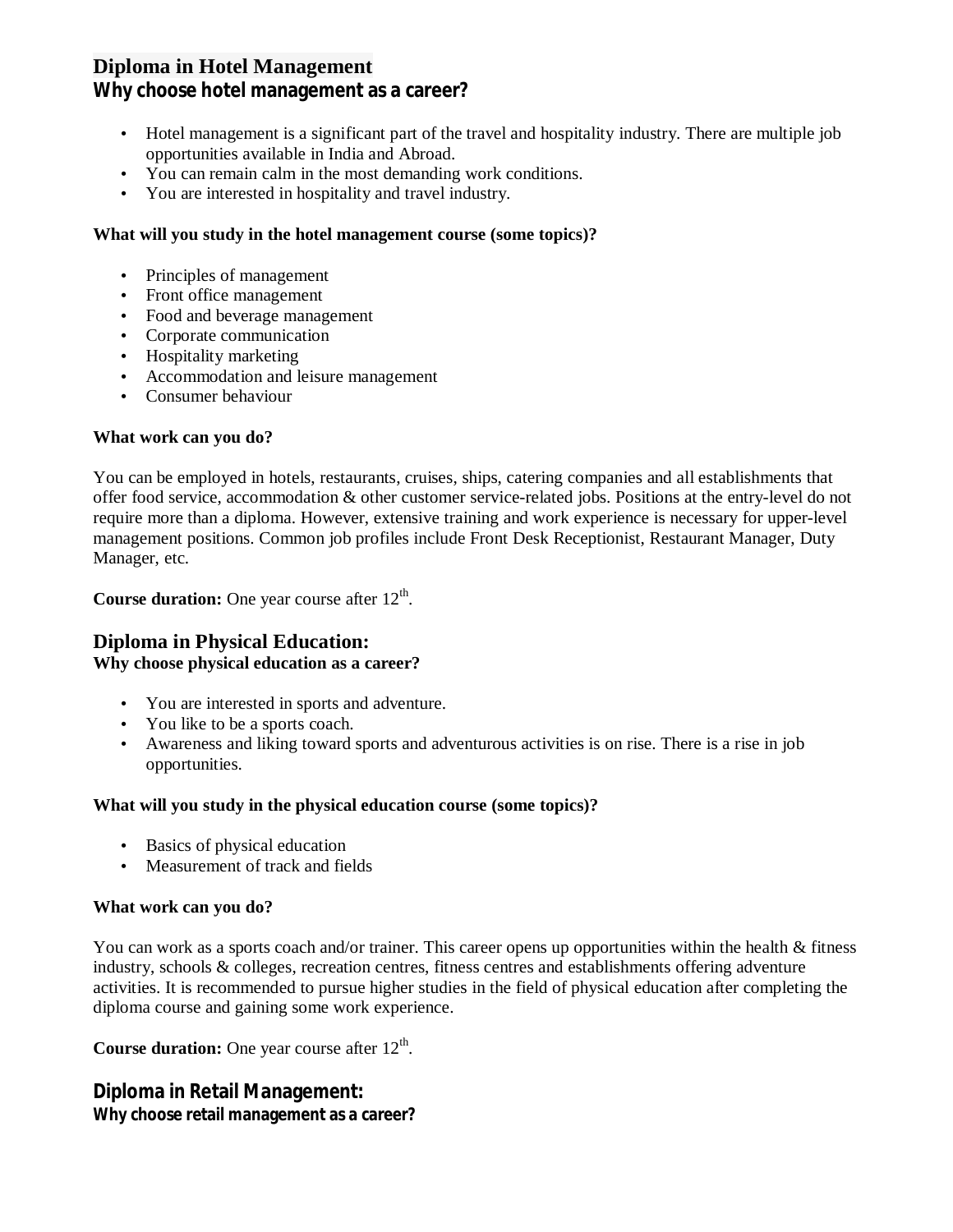- Ġ, Today, the number of malls, departmental stores and franchisees is more than ever before. This number is going to increase, surely, indicating more jobs in the recent future. Indian economy is booming, so, people will never stop shopping.
- A career in retail management is new but surely interesting and rewarding.  $\mathbb{R}^2$

#### **What will you study in the retail management course (some topics)?**

- $\mathcal{L}^{\text{max}}$ Introduction to retail
- Overview of merchandising  $\mathbf{r}^{\prime}$
- Store design, layout and management  $\epsilon$
- Space management  $\epsilon$
- Sourcing ä,

#### **What work can you do?**

After completing this diploma, you can get a job as a trainee in an outlet. You will understand how to run and manage a store. Your knowledge and experience will enable you to understand the jargons and working of the retail industry. It would help if you pursue a management course or an advanced retail management course for better job opportunities. With experience and knowledge, you could work in the managerial capacity. Common job profiles would be Sales Manager, Retail manager, Project manager, etc.

**Course duration:** One year course after  $12<sup>th</sup>$ .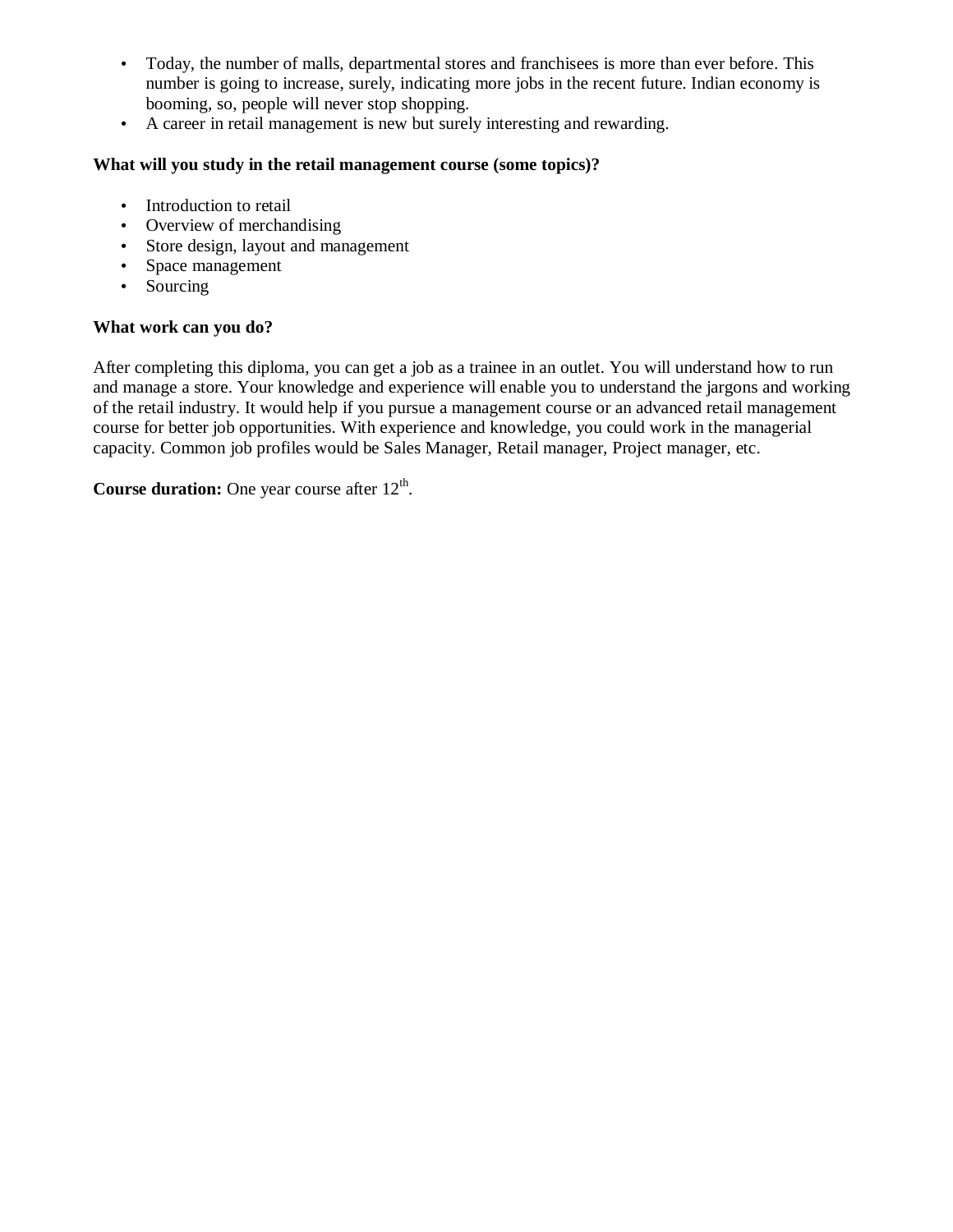## **Diploma Courses after 12th Science**

## **Diploma in Nursing**

**Why choose nursing as a career?**

- You are interested in helping and comforting sick people.
- You are calm and empathetic.
- There is a shortage of trained nurses in India. Thus, job opportunities are plenty.  $\mathbf{r} = \mathbf{r}$

#### **What will you study in the nursing course (some topics)?**

- Basics of nursing  $\mathbf{r} = \mathbf{r}$
- Environmental hygiene
- Biosciences
- Behavioural sciences
- Administration and ward management

#### **What work can you do?**

Apart from hospitals and nursing homes, you could be employed in schools, companies and houses of the rich & elite. Typically, you will be assigned to a ward—emergency rooms, intensive care units, etc. You would work with doctors & nurses in a team to monitor patients' condition and execute the daily treatment plan. You could also work as a surgical nurse in the operation theatre and assist surgeons. Private nurses are also in demand. Depending on your education and skill, you could also work as a midwife.

## **Diploma in Nutrition and Dietetics**

**Why choose nutrition and dietetics as a career?**

- India is a hotbed of lifestyle-related ailments. There is an ever increasing need of nutrition experts and dietitians.
- You are interested in paramedical work.  $\blacksquare$

#### **What will you study in the nutrition and dietetics course (some topics)?**

- $\mathcal{L}^{\text{max}}$ Basics of nutrition
- Chemistry
- Biotechnology
- Home science
- Psychology

#### **What work can you do?**

As a dietician, you will work in health & fitness centres, hospitals, hotels and weight-loss clinics. You will help people to plan and monitor their diet. You can also be sought by clubs, schools & colleges to conduct training on food nutrition, eating habits and diet. With higher education and experience, you also stand a chance of working in research projects and Fast Moving Consumer Goods (FMCG) companies. **duration:** Two years course after

#### **What will you study in the medical lab technology course (some topics)?**

- Basics of medical laboratory technology
- General anatomy and physiology
- Pathology
- Clinical biochemistry
- Hae body tissues, etc. They work in hospitals, clinics and labs. Common job profiles are lab technician, lab technologist, lab manager, tutor, etc. You could also consider training as a career option. MLT's work domains include blood banking, immunology (study of immune system), microbiology (study of disease causing organisms) and drug efficacy tests.

#### **Course duration:** One year course after 12<sup>th</sup>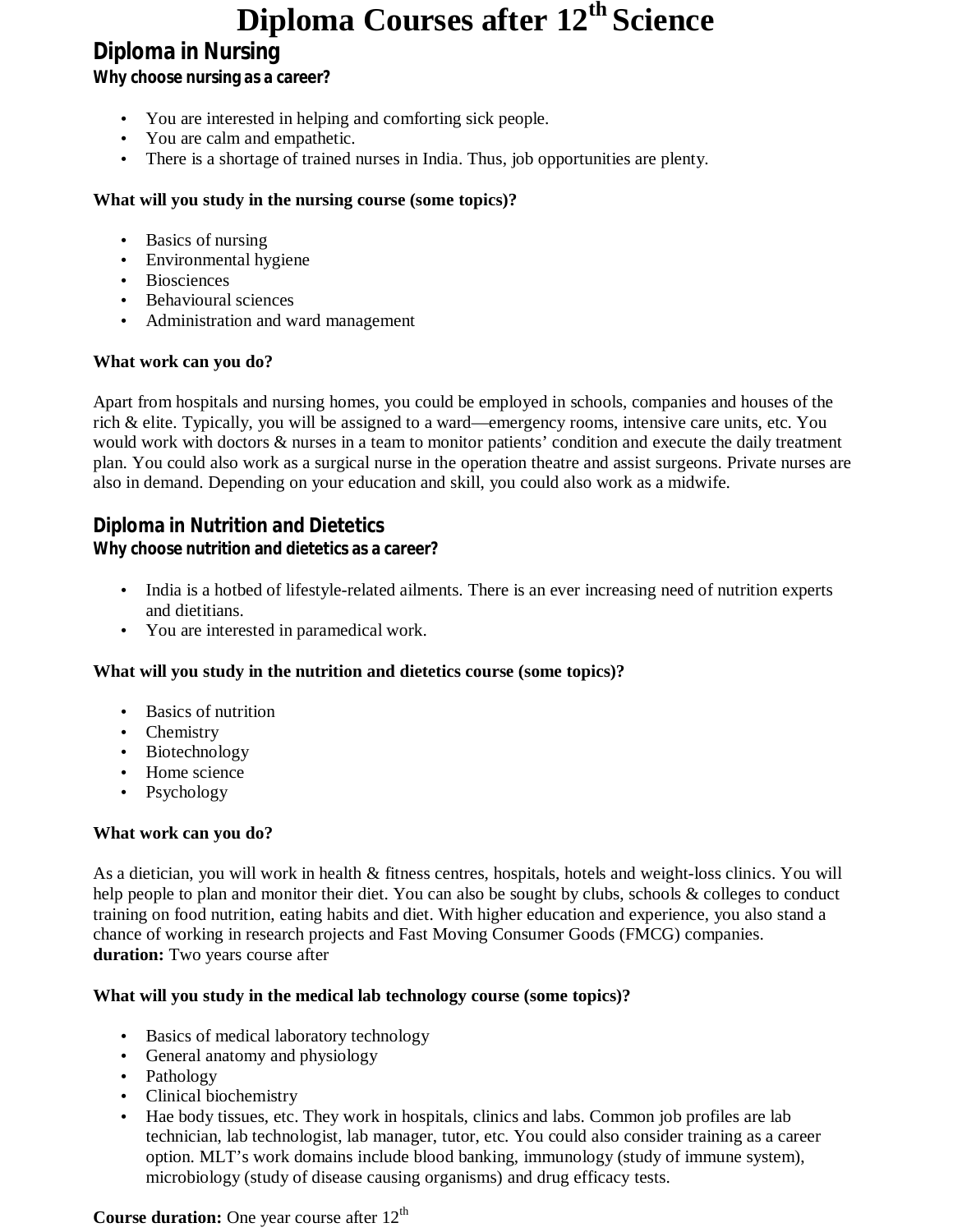#### **Diploma in Physiotherapy:**

#### **Why choose physiotherapy as a career?**

- You are interested in helping sick people get back to normalcy.
- You are emotionally strong, empathetic and responsible.
- You are willing to work in rotational shifts.
- Physiotherapy is in demand today. ¥,

#### **What will you study in the physiotherapy course (some topics)?**

- General anatomy and physiology  $\mathbf{r}^{\mathrm{max}}$
- Psychology
- Pathology
- Neurology
- Electrotherapy
- Exercise therapy  $\mathbf{r}$

#### **What work can you do?**

You could work in hospitals, nursing homes, health-care centres, gyms, sports centers, multinational companies, old-age homes and NGOs. There are opportunities for training as well. In hospitals, your patient profile would be diverse. Patients from departments, such as orthopedic, cardiology, cancer, surgery, gynaecology, etc. require physiotherapists to reduce their stay in hospital and recover quickly. Physiotherapists are in demand globally.

### **Diploma in Medical Lab Technology:**

**Why choose medical lab technology as a career?**

- t. You are interested in medicine and biological science, especially diagnosis of diseases.
- You are meticulous.
- You are research-oriented, patient and hard-working.
- You have good communication skills.

#### **What will you study in the medical lab technology course (some topics)?**

- Basics of medical laboratory technology
- General anatomy and physiology
- Pathology
- Clinical biochemistry
- Haematology

#### **What work can you do?**

Medical lab technologists (MLT's) carry out tests and investigations in labs to diagnose a disease. An MLT's report helps the doctor to start the patient's treatment. MLT's test samples of blood, urine, stool, body tissues, etc. They work in hospitals, clinics and labs. Common job profiles are lab technician, lab technologist, lab manager, tutor, etc. You could also consider training as a career option. MLT's work domains include blood banking, immunology (study of immune system), microbiology (study of disease causing organisms) and drug efficacy tests.

#### **Course duration:** One year course after 12<sup>th</sup>